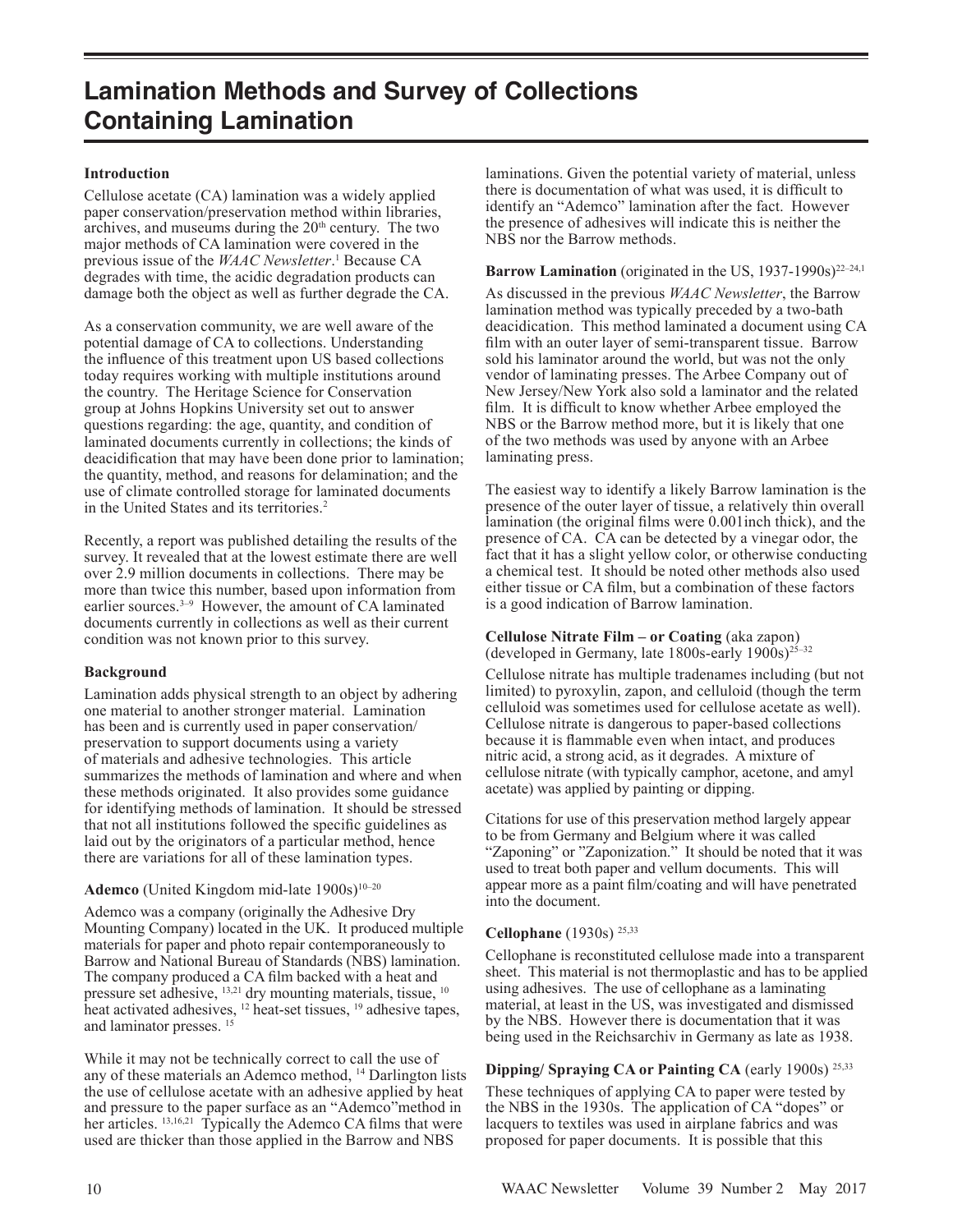method may have been applied to paper documents, but there is little or no evidence that it was used as a method of preservation within archives or libraries.

**Goel Process** (aka Hand Lamination) (India, mid 1900s – modern day $)^{34,35}$ 

The Goel process was developed in India and uses acetone to adhere thin CA films to the surface of the treated document. No heat or substantial pressure was placed on documents thus laminated, which was a major reason it garnered support. The method was developed to circumvent the purchase of expensive laminating machines. CA films thus applied will be potentially less uniform in application across the surface, and the resulting lamination thicker since there was comparatively little pressure used to apply the CA film.

# **Mipofolie Process** (Germany, mid 1900s)<sup>35</sup>

Mipofolie used polyvinyl chloride (PVC) films applied with pressure-sensitive adhesives to the surface of a document. PVC has been linked to the release of chlorides and hydrochloric acid, which is dangerous to many collections. This technique can be identified using chemical tests for chlorides (Bielstein test).

# **Morane/Ultraphan Process** (Britain, mid 1900s)<sup>35</sup>

This method was invented by the Morane Plastic Co. Ltd, of Ashford, Kent, UK in the mid- $20<sup>th</sup>$  century. They used CA film, either di or tri-acetate (which have different solubilities and stabilities), and applied the film using a heat-sensitive adhesive, typically at about 80°C. This method can be identified by the presence of CA film (typically thicker than those used for Barrow or NBS) and a heat-sensitive adhesive. CA film can be identified chemically and typically is slightly yellow in color.

# National Bureau of Standards Lamination (1934-1990s)<sup>1,33,36,37</sup>

The National Bureau of Standards Lamination was discussed in more detail in the last *WAAC Newsletter*. The method used CA films and applied them to both sides of a document using a combination of heat and pressure. Typically this is identifiable as a thin film without an outer tissue layer. CA can be identified chemically or by the odor of vinegar, and it tends to have a slight yellow color.

# **Postlip Duplex Laminating Tissue** (mid 1900s)<sup>35</sup>

This method used a laminating tissue with a polyvinyl acetate adhesive containing magnesium acetate (a pH neutralizing buffer). This was applied using "moderate pressure" for  $\bar{6}0$ seconds with 80°C heat. This will appear closest to a standard tissue lining in appearance, but with a different adhesive.

# **Polythene or Polyethylene** (started in Europe)<sup>21</sup>

Polyethylene lamination was done typically by using a combination of heat and pressure to apply the polymer to either side of the document. This polymer is not soluble in many organic solvents, has no odor, and may have a semi-transparent quality to the edges of the lamination. The edges often tend to be stiffer than films of other lamination methods, though this is dependent on the type of polyethylene employed.

**Silking** (Europe and US,  $1800s$  to mid- $1900s$ )<sup>32,38</sup>

Silking was done by applying a thin silk, typically with an open weave, to a document using a starch paste adhesive. This was done slightly differently in the US and Europe. Though other woven fabrics have been used, one way to identify silked objects is by the grid pattern of the woven fabric on the surface. Also chemical tests can be done for proteins and sulfur to confirm the presence of silk.

# Sundex (England, mid-1900s)<sup>21</sup>

Sundexing was invented by Charles Sunderland of Twickenham, England. He used a glazed paper called glassine and applied it with an adhesive (either starch or soluble cellulose derivative) at 70°C. This glassine paper has often not aged well and typically becomes opaque. The surface texture is slick, which helps to identify the material.

# **Tissue Lining** (currently in use)<sup>38</sup>

Paper tissue is typically applied with a wheat starch paste, though the exact adhesive used is the choice of the conservator. Typically one can see the difference between this and the Barrow lamination method as a factor of the transparency of the tissue. The object tends to be more compressed in the Barrow lamination method than in the tissue lining method.

# **Survey Design/Method**

Eighty-nine US libraries, archives, and museums were invited to participate in an online-survey that was open June 27–August 31, 2014 (65 days). Federal, state, county, local, and private institutions of varying sizes were invited to participate, with special care taken to invite institutions from every US state and territory. Fifty-two of the invited institutions submitted complete responses.

There were a total of thirty-nine possible questions, with some questions asked only if the respondent's answers to core questions were affirmative, i.e. if a respondent said that their institution had not delaminated documents, the follow-up questions asking how the delamination was conducted would not appear. Respondents were allowed to skip questions that they could not answer and were asked to respond to questions to the best of their ability. Many questions allowed respondents to choose multiple answers or provide additional detail.

The survey was distributed and collected via the online SurveyMonkey® platform. Being online, respondents read and completed the survey without assistance. All reported data in this article is anonymous. Respondents were allowed to skip questions. Therefore the data below reflects percentages of the total numbers of responding institutions, which may vary question to question.

# **Reporting of Results**

The results of the survey are summarized on the following pages. The format of these results is: the question (Q) as it was posed to the respondents, followed by the response, in the form of a graph, chart, or table.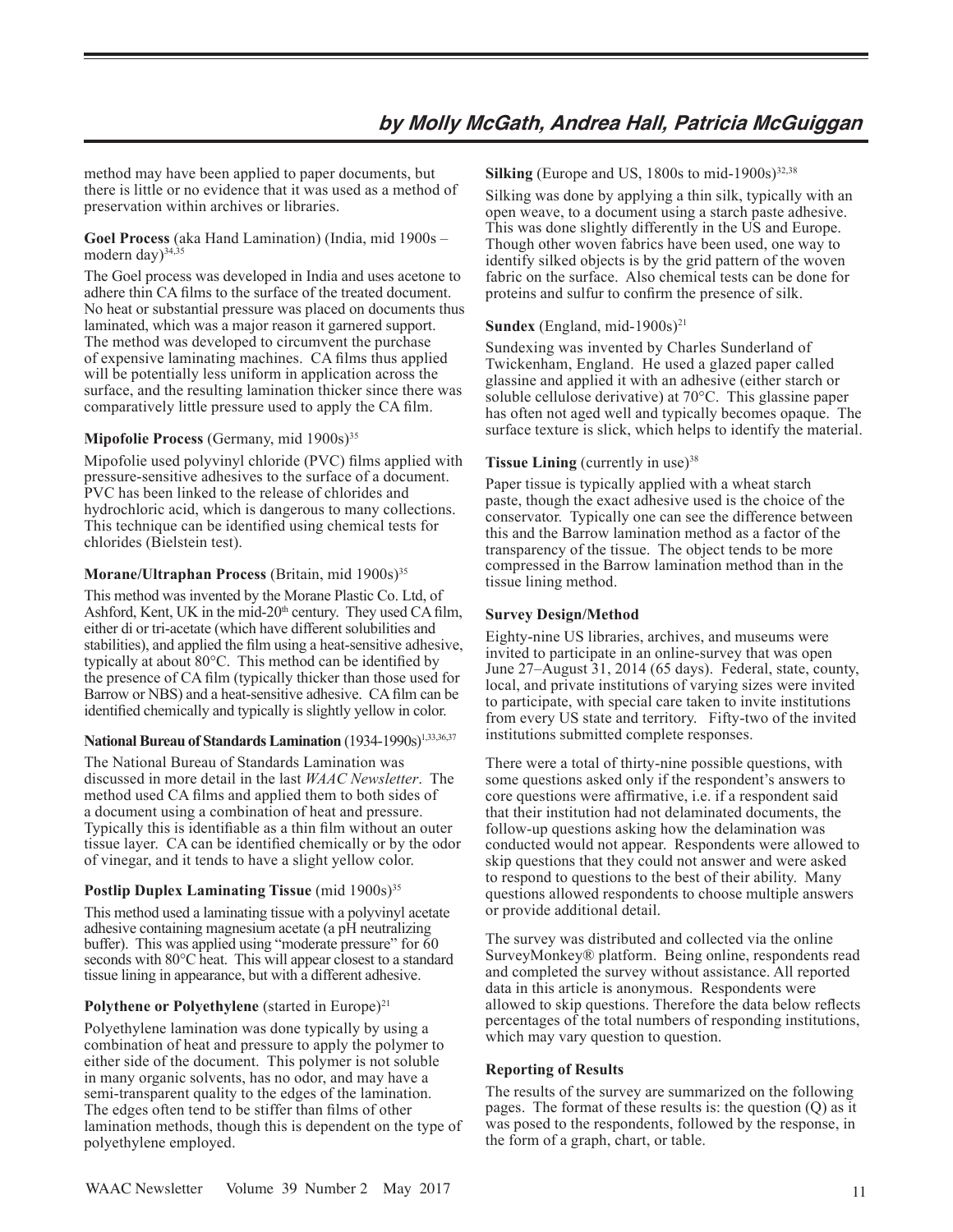# **Quantity and Kind of Laminates**

Respondents were asked whether they had laminated documents. They were then asked whether they had CA laminated documents. The number of respondents who had laminated documents was greater than those with CA laminated documents indicating there were other methods of lamination being used besides CA lamination.

The respondents were then asked whether they could identify the type of lamination that was used. One third said they could, more than a third said they might be able to, and the remaining 28% said they could not identify the type of lamination used. While some of this lack of knowledge could be due to the inheritance of laminated documents from third parties, it also points to a troubling loss of information.

Respondents were asked to identify the method of lamination used at their institution, and suggestions were provided as shown in (Q4). Finally the respondents were asked to estimate the total number of laminated documents at their institution. These responses show that 66% of the respondent institutions have fewer than 10,000 documents that were laminated, with 21% of the respondents having 100 or fewer laminated documents. These numbers, however, are selfreported estimates and should be treated as such.

(Q1) Does your institution have laminated documents?



(Q2) Does your institution have CA laminated documents?



(Q3) Can you identify the lamination method that was used?



(Q4) What kinds of lamination were conducted? (Note, not all of these methods are cellulose acetate lamination.)

| <b>Lamination Type</b>                                                                                                                          | <b>Percent of</b><br><b>Respondents</b> |
|-------------------------------------------------------------------------------------------------------------------------------------------------|-----------------------------------------|
| Not known/not sure                                                                                                                              | 35%                                     |
| Barrow Lamination Method* – single<br>encapsulation with only cellulose acetate film -<br>heated to $160^{\circ}$ C                             | 23%                                     |
| Barrow Lamination Method - double<br>encapsulation with cellulose acetate film +<br>Japanese tissue heated to 160°C                             | 62%                                     |
| Cellulose Nitrate                                                                                                                               | 4%                                      |
| Cellulose Acetate with adhesive backing                                                                                                         | 8%                                      |
| Goel Process (cellulose acetate applied using<br>acetone)                                                                                       | $0\%$                                   |
| MipofolieProcess – polyvinyl chloride film and<br>an adhesive                                                                                   | $0\%$                                   |
| Morane/Ultraphan Process - cellulose acetate<br>film bonded using a heat-sensitive adhesive<br>heated to 80°C                                   | 8%                                      |
| Mylar-Polyethylene Composites – mylar bonded<br>to the surface using polyethylene                                                               | 4%                                      |
| Postlip Duplex Laminating Tissue - tissue paper<br>bonded to document using polyvinyl acetate<br>with magnesium acetate as a deacidifying agent | 4%                                      |
| Polythene – application of polythene at a lower<br>heat to documents                                                                            | 4%                                      |
| Silking - silk applied to document using an<br>adhesive (often starch paste or dextrin)                                                         | 42%                                     |
| Sundex – glassine is applied using starch or<br>some cellulose derivative at 70 <sup>o</sup> C                                                  | $0\%$                                   |
| Other (please specify) - soluble nylon and<br>Barrow Lamination of unknown type                                                                 | 8%                                      |

\*This first method is actually better described as the National Bureau of Standards lamination method 1. No tissue paper was used with the lamination.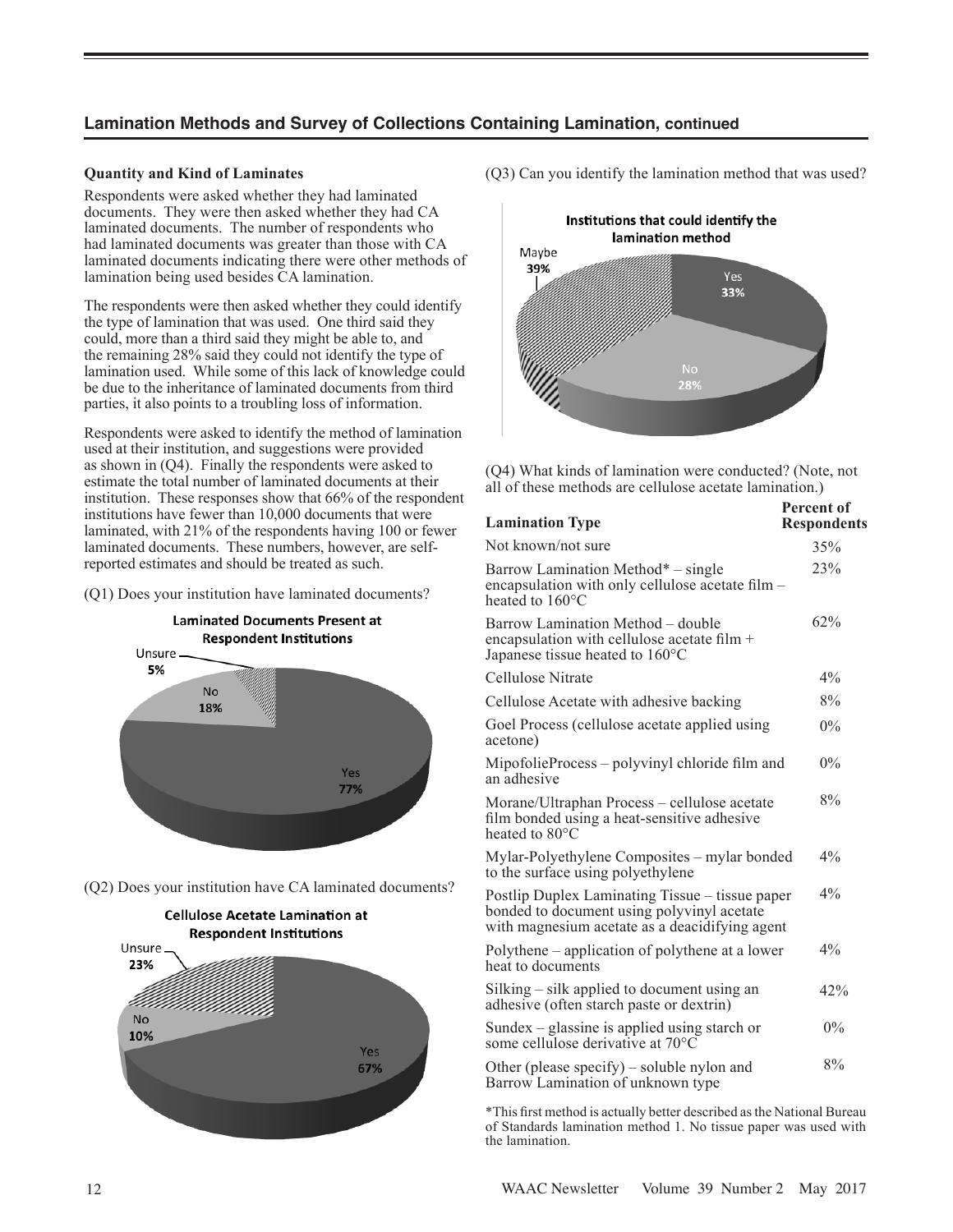(Q5) What quantity of cellulose acetate laminated materials would you estimate that you have?



#### **Lamination History at Institutions**

Many questions surround how lamination was applied, when it was used, and why certain documents were chosen. Respondents were asked to identify the decades in which their institution began laminating and stopped laminating. For clarity, the chart is plotted in terms of number of respondents answering, rather than percent. As noted below, the earliest laminations were begun prior to 1930, with two respondents checking that box. This predates the NBS recommendation, 33 so may indicate that these institutions were experimenting with lamination early. There is a steady increase in use over the following decades, but most institutions stopped using lamination in the 1980s, likely due to the introduction of encapsulation.<sup>39</sup> The youngest likely age of the lamination treatment on a document is around 25 years old with most being decades older.

(Q6) In which decade did your institution begin using lamination? In which decade did your institution stop using lamination?

Respondents were asked why documents were laminated. They were given the option of choosing reasons that we had found in the literature or by talking with collaborators. They could also fill in their own reasons as seen below. As noted below, there were many reasons that documents were selected for lamination ranging from protection to repair. Also a substantial number of respondents said that documents were laminated solely because it was the standard preservation method.

(Q7) Why were documents laminated to your knowledge?

| <b>Reason for Lamination</b>                                                                                                                                                                                                                             | Percent of<br><b>Respondents</b> |
|----------------------------------------------------------------------------------------------------------------------------------------------------------------------------------------------------------------------------------------------------------|----------------------------------|
| To protect the document from the environment                                                                                                                                                                                                             | 39%                              |
| To allow handling of a document that was too<br>damaged to handle without lamination                                                                                                                                                                     | 61%                              |
| To increase the strength of a brittle document                                                                                                                                                                                                           | 53%                              |
| To reconnect pieces of a document                                                                                                                                                                                                                        | 39%                              |
| To prevent mold                                                                                                                                                                                                                                          | 6%                               |
| To prevent damage to the document                                                                                                                                                                                                                        | 56%                              |
| It was the standard preservation method                                                                                                                                                                                                                  | 56%                              |
| Unsure                                                                                                                                                                                                                                                   | 22%                              |
| Other (in respondents' words)<br>Best guess is "protection" of valuable records.<br>Strengthen documents weakened by mold.<br>Institution is located in tropics, protection<br>from climate was main motivation.<br>To make the pages more accessible to | 22%                              |
| copying.<br>Items were not laminated in-house. Acquired<br>laminated.<br>Items were laminated by owner/donor prior to<br>becoming part of permanent collection.                                                                                          |                                  |
| The lamination of historic documents was                                                                                                                                                                                                                 |                                  |

undertaken by the county in early 1980s.

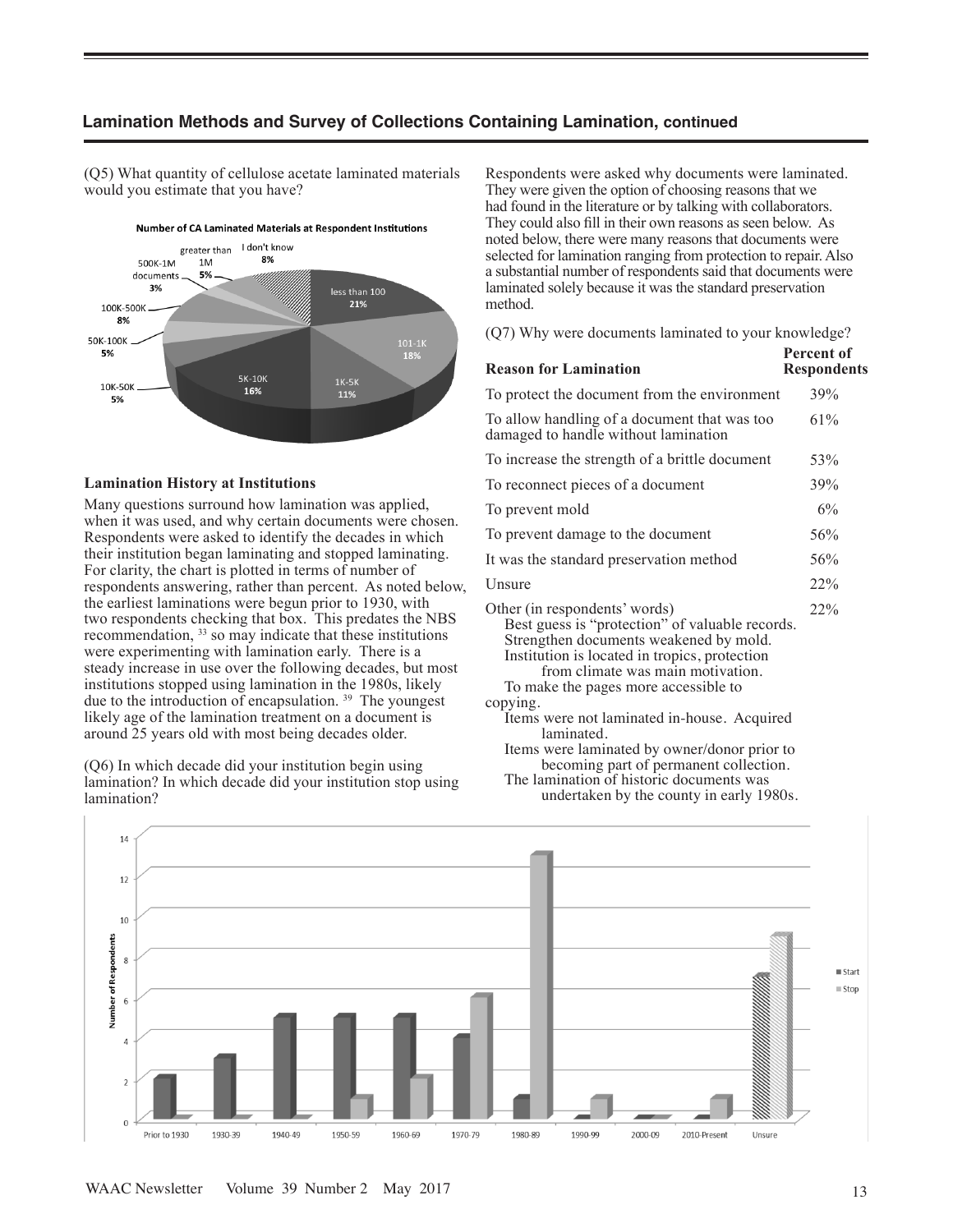Respondents were asked whether documents were damaged prior to lamination. Most indicated that this was sometimes the case, and some indicated that this was unknown. In many collections it will be difficult to determine whether a laminated document has suffered solely due to lamination as its condition prior to lamination is unknown.

(Q8) Were the documents damaged prior to lamination?



Given the potential for variability in the application for lamination, we wanted to know whether the laminations were done in-house or by specialty vendors. Most respondents answered that the lamination was done in house. An oversight of this question, which was pointed out by a respondent, was the lack of an unknown option. There was a follow up question requesting additional information about where the external lamination was done.

(Q9) Where was the lamination conducted?



The majority of respondents did not know where the external lamination was done. Some external vendors were suggested in (Q10) based either on companies who advertised in the literature like Arbee or Barrow or were suggested by collaborators like Gregory Minnick who took over Barrow's business in the late 1980s.

(Q10) If the lamination was done externally, who conducted the lamination?

| <b>Lamination Agencies</b>                             | Percent of<br><b>Respondents</b> |
|--------------------------------------------------------|----------------------------------|
| The William J. Barrow Restoration Shop                 | 29%                              |
| The Arbee Company                                      | $0\%$                            |
| Gregory Minnick in Ashland, VA                         | 7%                               |
| Unknown                                                | 79%                              |
| Other                                                  | 21%                              |
| Some documents have been acquired in<br>this condition | $7\%$                            |
| Gale Fields                                            | 7%                               |
| Ham Rebinding                                          | 7%                               |

#### **Characterization of the Documents**

Care of laminated documents hinges on many variables. Two major variables are the type of document that was laminated and the media on said document.

The two most common categories of reported laminated documents were manuscripts and letters. Many of these laminated documents are conjugated and/or bound, which adds more complexity to any treatment or future reversal of the lamination.

Interestingly, although CA lamination was originally tested for by the NBS for newspapers, fewer than half of the respondent institutions have laminated newspapers. This may be due to the prevalence of using microfiche or microfilm in preserving this media.

(Q11) What kinds of documents were laminated?



A substantial variety of media was laminated. The goals of this question were to understand the variability of the laminated media, and to determine whether there was any predilection for laminating particular media types.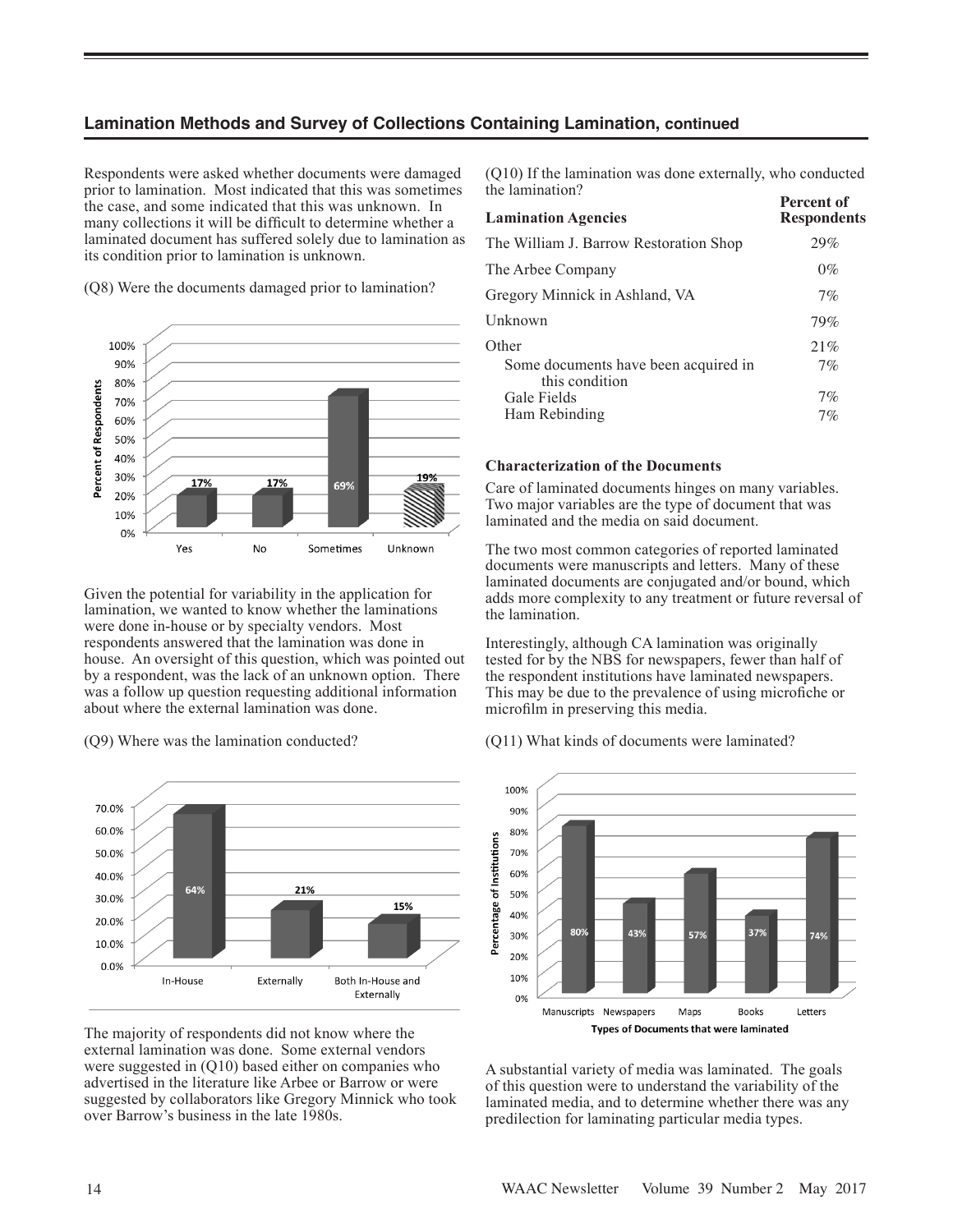The single most laminated media type was iron gall ink documents. Over 60% of the respondent institutions have iron gall ink laminated materials. It is unknown at this time whether this is due to the prevalence of iron gall ink media, or if documents were chosen because of prior damage due to paper deterioration caused by iron gall ink. Additionally, two institutions volunteered that they had media containing watercolors that had been laminated.

(Q12) What kinds of media are present in laminated documents?



0% 10% 20% 30% 40% 50% 60%

#### **Deacidification**

A major cause of deterioration for cellulose acetate is hydrolysis in the presence of acid. Therefore, if documents were acidic prior to lamination, there is an increased likelihood of deterioration of the laminating film and consequently the laminated document. Thus a major area of concern for us was the pre-treatment of documents by deacidification.

Additionally we were interested in the extent of deacidification being done at institutions around the United States. First in (Q13) we ascertained whether any deacidification had been conducted at the institution. Most of the respondents reported that deacidification had been done on at least one of their materials.

(Q13) Have any of your materials undergone deacidification?



For those institutions where deacidification had been done, we wanted to know whether or not they had done the deacidification in-house. Most of those institutions that had done deacidification, had done the process in-house.

|  |  |  | (Q14) Did your institution conduct the deacidification? |
|--|--|--|---------------------------------------------------------|
|--|--|--|---------------------------------------------------------|

| Answer         | <b>Percent of Respondents</b> |
|----------------|-------------------------------|
| Yes            | 69%                           |
| N <sub>0</sub> | 15%                           |
| Sometimes      | 12%                           |
| Unsure         | $4\%$                         |

We also wanted to know what kind of deacidification was done at the institutions, so  $(O15)$ ,  $(O16)$ , and  $(O17)$  were used to determine what level of confidence the respondents had about their knowledge of what deacidification method had been used, whether deacidification had been done prior to lamination, and the identification of those deacidification methods respectively.

As can be seen in (Q15) most institutions were able to identify the type of deacidification that was done.

(Q15) Can you identify what type(s) of deacidification were done?

| Answer         | <b>Percent of Respondents</b> |
|----------------|-------------------------------|
| Yes            | $69\%$                        |
| N <sub>0</sub> | 12%                           |
| Unsure         | 23%                           |

The answers to (Q16) were enlightening in terms of what we might expect of laminated documents. While the largest percentage of respondents indicated that they did deacidification prior to lamination, this was not done most of the time. Ignoring the 28% of those who answered the question as not applicable, only half of the remaining respondents always did deacidification prior to lamination. The other half was divided among those who did not deacidify, those that sometimes did, and those that were unsure as to whether it was done.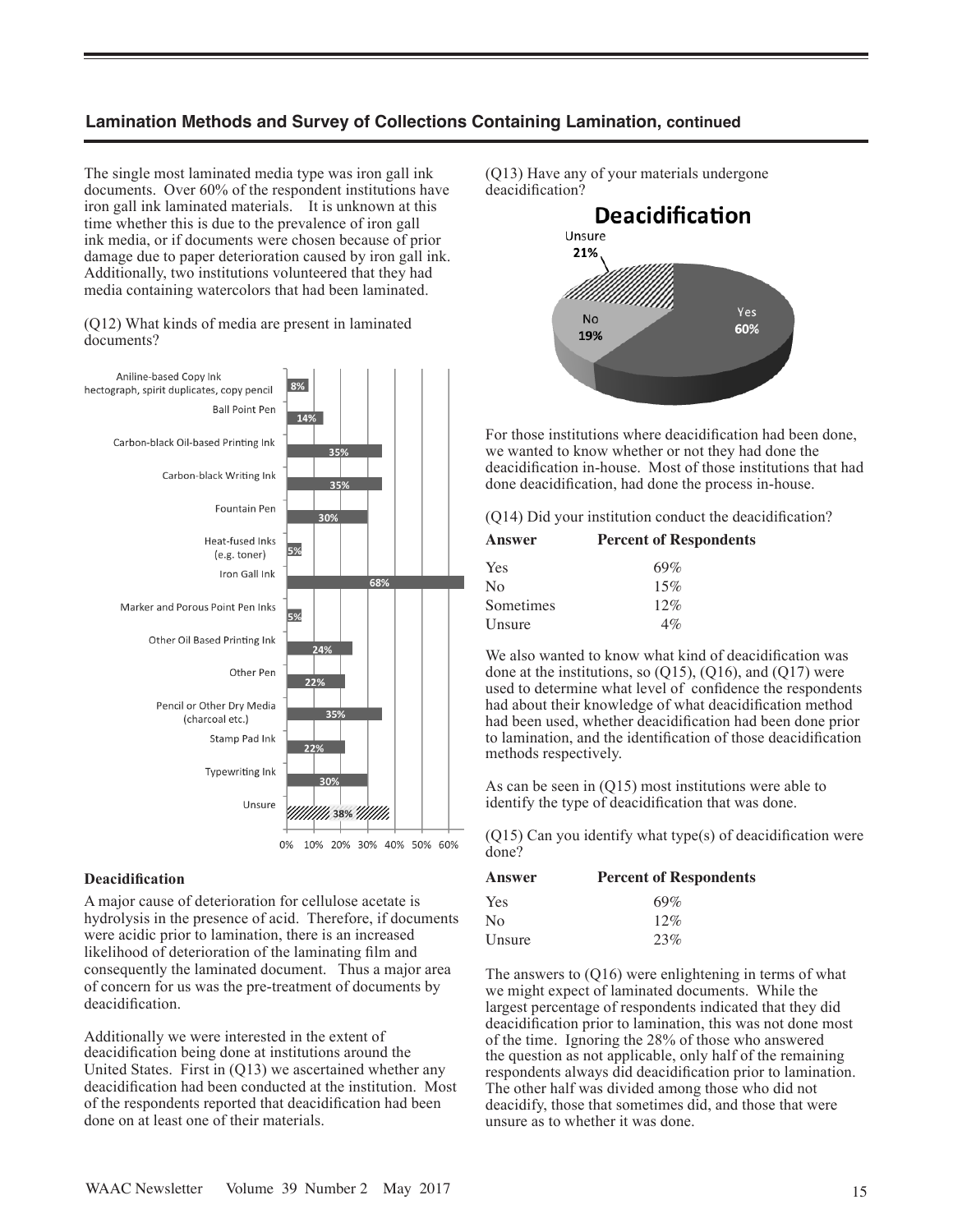(Q16) Was deacidification done prior to lamination? **Condition Today**

| Answer         | <b>Percent of Respondents</b> |
|----------------|-------------------------------|
| Yes            | 36%                           |
| N <sub>0</sub> | 16%                           |
| Sometimes      | 12%                           |
| Unsure         | 8%                            |
| Not Applicable | 28%                           |

Many different methods of deacidification were identified as being used prior to lamination. The most common method used for deacidification was Barrow's two bath method with 59% of the respondents choosing that method. This is understandable as many of the respondents used Barrow's lamination method.

(Q17) What deacidification was done before lamination?

| Answer                                                                                   | <b>Percent of</b><br><b>Respondents</b> |
|------------------------------------------------------------------------------------------|-----------------------------------------|
| Alkaline gases                                                                           | 12%                                     |
| Barium hydroxide                                                                         | 12%                                     |
| Barrow's two bath method: calcium hydroxide<br>$(bath 1) + calcium bicarbonate (bath 2)$ | 59%                                     |
| Battelle or Papersave® process                                                           | $0\%$                                   |
| Bookkeeper ®                                                                             | 6%                                      |
| Bückeberg conservation procedure, Neschen<br>AG and the C-900                            | $0\%$                                   |
| Calcium carbonate                                                                        | 12%                                     |
| Calcium chloride + ammonium carbonate                                                    | $0\%$                                   |
| Calcium bicarbonate                                                                      | 12%                                     |
| Calcium hydroxide                                                                        | $6\%$                                   |
| Calcium-Magnesium bicarbonate                                                            | 6%                                      |
| CSC Booksaver®                                                                           | 6%                                      |
| Diethyl zinc (DEZ) or Akzo process                                                       | $0\%$                                   |
| Dry Ammonia Ethylene Oxide (DAE) and<br>Book Preservation (BPA) methods                  | $0\%$                                   |
| Forced air (Bell) or Libertec®                                                           | $0\%$                                   |
| FMC or Lithco process                                                                    | $0\%$                                   |
| Graft polymerization                                                                     | $0\%$                                   |
| Magnesium carbonate                                                                      | $0\%$                                   |
| Magnesium bicarbonate                                                                    | 18%                                     |
| Sablé system                                                                             | $0\%$                                   |
| Sodium tetraborate                                                                       | $0\%$                                   |
| Supercritical carbon dioxide                                                             | $0\%$                                   |
| The Vienna Process                                                                       | $0\%$                                   |
| Wei T'o system                                                                           | 41%                                     |
| Other                                                                                    | 30%                                     |
| Successive baths of calcium enriched<br>deionized water                                  | 6%                                      |
| Answers are best guesses<br>Not applicable                                               | 12%<br>12%                              |

The deacidification methods were suggested based on a review article about deacidification .<sup>4</sup>

A major reason for this survey was to understand the state of laminated documents in collections today. Thus, respondents were asked whether they could comment on the condition of these laminated documents in (Q18). Most stated that they could comment on the condition of their laminated documents, making their responses in (Q19) stronger.

(Q18) Can you comment on the condition of laminated documents at your institution?

| Answer         | <b>Percent of Respondents</b> |
|----------------|-------------------------------|
| Yes            | 78%                           |
| N <sub>0</sub> | $4\%$                         |
| Unsure         | 19%                           |

Next they were asked to characterize the condition of their laminated documents. (Q19) provided a Likert scale for the respondents to answer whether their laminated documents (as a whole) were in: Mostly Good, Somewhat Good, Highly Variable, Somewhat Bad, or Mostly Bad condition. Most institutions responded that their laminated documents were either in mostly good or somewhat good condition. However, there were a substantial percentage of the respondents who had laminated documents in either highly variable or somewhat bad condition. It would be advisable to follow this study up in a few years to see if these percentages change.

(Q19) What is the condition of the laminated documents at your institution as a whole?



The chemical deterioration of CA films is sometimes difficult to observe, even though it is occurring. Therefore we wanted to know if respondents had observed any difference in the condition of the documents based on the date of lamination. There was no consensus or trend observed on this question. This may be because the composition of films changed from manufacturer to manufacturer, and may have changed from year to year even when they were purchased from a single manufacturer. Thus, there are likely more variables than simply the age of the lamination contributing to the current condition of the documents.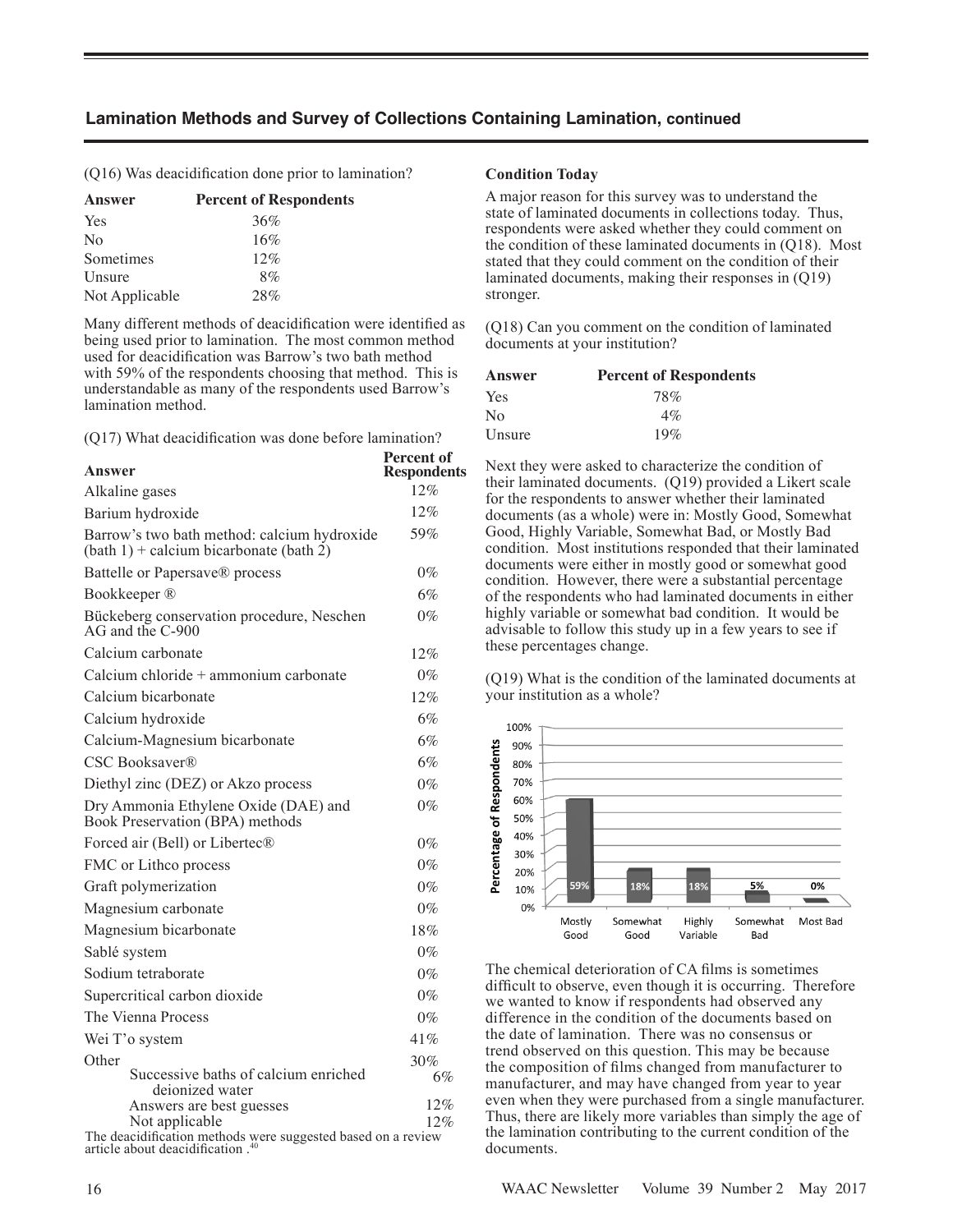(Q20) Is there an obvious difference in condition of documents known to have been laminated earlier in the century than those laminated later?

| Answer         | <b>Percent of Respondents</b> |
|----------------|-------------------------------|
| Yes            | 24%                           |
| N <sub>0</sub> | 24%                           |
| Unsure         | 52%                           |
|                |                               |

There is no single defining characteristic of deterioration for laminated documents in the literature, so we wanted to know what major types of deterioration were observed in laminated documents. The two most common characteristics were cracking and darkening of the paper, followed by bubbling and delamination of the plastic.

(Q21) What characteristics have you noticed in deteriorating laminated documents? **Percent of** 

| Answer                                        | гегсен ог<br><b>Respondents</b> |
|-----------------------------------------------|---------------------------------|
| <b>Bubbling</b>                               | 44%                             |
| Cracking                                      | 61%                             |
| Shrinking                                     | 22%                             |
| Breaking                                      | 39%                             |
| Discoloration of the media on the paper       | 39%                             |
| Darkening of the paper                        | 61%                             |
| Formation of holes                            | $0\%$                           |
| Curling or other change in shape of the paper | 33%                             |
| Delamination of the plastic                   | 44%                             |
| Page being pulled (split) by the laminate     | $6\%$                           |
| Vinegar (acetic acid) smell                   | 28%                             |
| Other                                         | 24%                             |
| Heavy use caused breakage/peeling             | $6\%$                           |
| Tobacco odor                                  | $6\%$                           |
| Good condition-minimal deterioration          | 6%                              |
| Misaligned pages                              | 6%                              |
|                                               |                                 |

#### **Delamination**

Delamination is the method of reversal for lamination, and as such is the first logical step in remediating damaged documents. We wanted to know whether institutions had done delamination, how they did it, why they did it, and how often.

We first started by asking if lamination had been removed. Most responding institutions either did not remove lamination or were unsure if it had been done. The remaining 41% said that lamination had been removed from documents belonging to their institution.

(Q22) Has lamination been removed from any documents belonging to your institution?

| Answer         | <b>Percent of Respondents</b> |
|----------------|-------------------------------|
| Yes            | 41%                           |
| N <sub>0</sub> | 44%                           |
| Unsure         | 16%                           |

We wanted to know whether the delamination was done inhouse. Most of those who had done delamination had done the delamination in-house.

(Q23) Was the removal of lamination done in-house?

| Answer         | <b>Percent of Respondents</b> |
|----------------|-------------------------------|
| Yes            | 62%                           |
| Sometimes      | 15%                           |
| No             | 23%                           |
| Unsure         | $0\%$                         |
| Not applicable | $0\%$                         |

Given the often invasive method of delamination a major question for us has been, why do institutions delaminate? We supplied a number of options shown in  $(Q24)$ . The most common reason was that there was evidence of degradation from the lamination, with the next most common reason being that delamination was already occurring.

(Q24) Why did you delaminate?



We wanted to know who did the lamination removal, with this being an open option for the response. Most of the institutions responded that they did the removal, but a substantial number, 38%, responded that they had an outside conservation company do the work.

(Q25) Who did the lamination removal?

| Answer                      | <b>Percent of Respondents</b> |
|-----------------------------|-------------------------------|
| In-house conservation staff | $77\%$                        |
| Outside conservation staff  | 38%                           |

Methods of delaminating are varied, and so we wanted to get an idea of how people were doing the delamination. This was an open answer question, with most respondents stating that the delamination was done in an organic solvent.

(Q26) How was delamination done?

| Answer               | <b>Percent of Respondents</b> |
|----------------------|-------------------------------|
| Organic solvent bath | $77\%$                        |
| Mechanical removal   | 15%                           |
| Water bath           | 8%                            |
| Poultice             | $8\%$                         |
| Unknown              | 15%                           |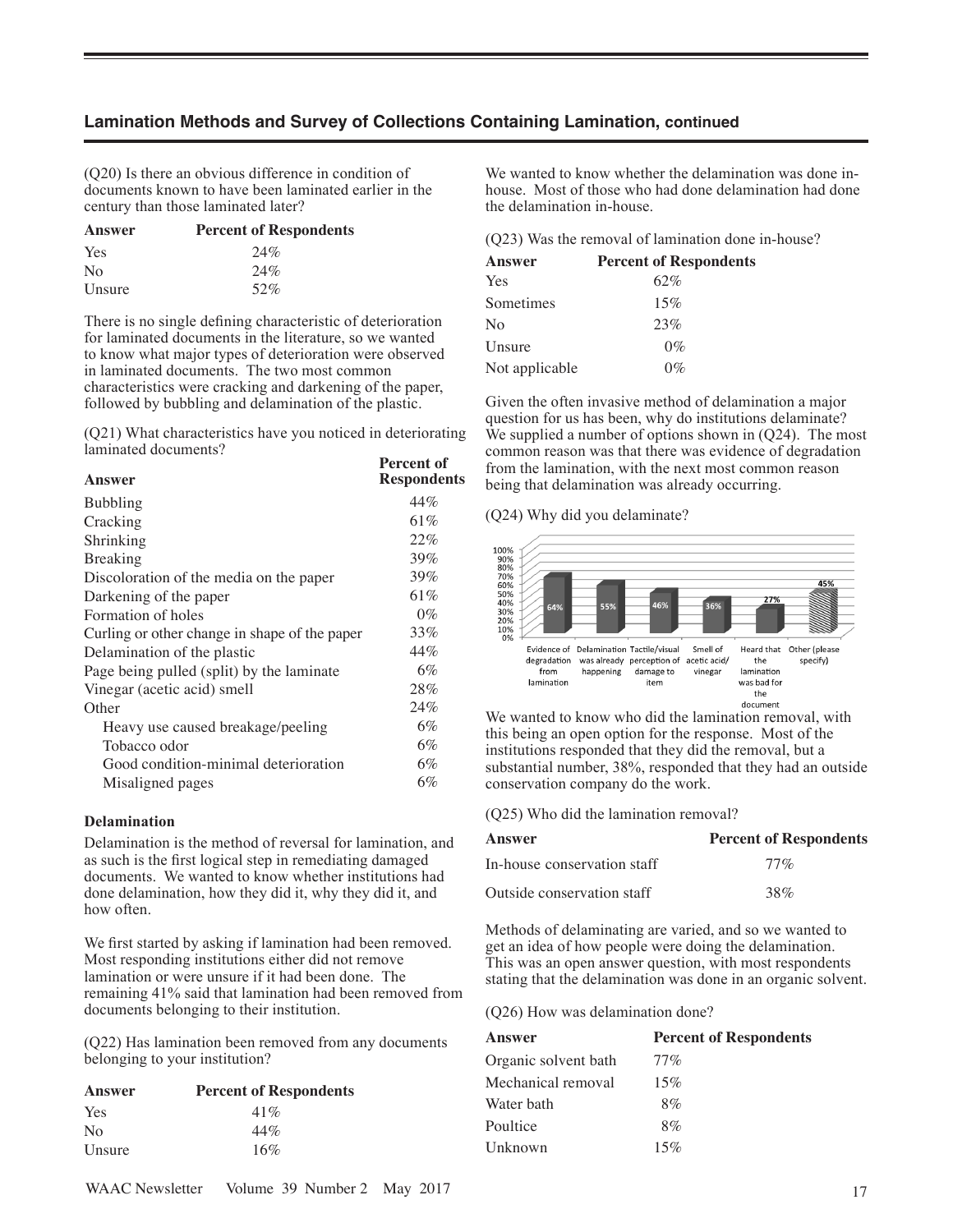A concern with CA lamination is that as the CA film degrades, it can become less soluble in solvents like acetone. Thus, we wanted to know how difficult delamination was for our respondent institutions. Most institutions stated that the difficulty of delamination was variable.



(Q27) How hard was it to delaminate the documents? Given the complexities associated with delaminating documents, we wanted to get an idea of how many documents had been delaminated. Most responding institutions had delaminated fewer than 100 documents.

(Q28) How many documents would you estimate have been delaminated?

#### **Number of CA Delaminated Materials at Respondent Institutions**



#### **Storage and Documentation**

Given that CA deteriorates by hydrolysis and this is enhanced in humid environments, we wanted to know how the laminated documents were stored by the institutions. Most responded they stored documents in environmentally maintained storage.

(Q29) Are your laminated documents in an environmentally maintained storage?

| <b>Answer</b>  | <b>Percent of Respondents</b> |
|----------------|-------------------------------|
| Yes            | 68%                           |
| N <sub>o</sub> | $4\%$                         |
| Sometimes      | $0\%$                         |
| Unsure         | $0\%$                         |
| Not applicable | 28%                           |

As most institutions stopped laminating in the 1980s, almost 30 years have passed from the time period when they were laminating. We wanted to know whether documentation from the period of treatment (and also retreatment in the case of delamination) might be in existence at the respondent institutions. Sadly, most often, there is no detailed documentation of these processes.

(Q30) Do you have detailed documentation of conservation at your institution from the period of lamination or delamination?

| <b>Answer</b>  | <b>Percent of Respondents</b> |
|----------------|-------------------------------|
| Yes            | 15%                           |
| Sometimes      | 12%                           |
| No             | 42%                           |
| Unsure         | $9\%$                         |
| Not Applicable | 21%                           |

#### **Summary**

The survey revealed that institutions across the United States have large quantities of cellulose acetate laminated documents, with only a small number of laminated documents currently in poor condition.

We cannot say, at this time, whether the current good condition of laminated documents observed in collections is truly because the treatment is uniformly successful. We have limited data on retreatment of laminated documents. Thus we may be seeing some amount of survivor bias, i.e., laminated documents are in good condition because they have survived the treatment.

In our interactions with institutions containing laminated documents, we have found instances where the entirety of the collection was in good condition. We have seen others where documents were selected for delamination because the lamination was in bad condition. We had hoped to discover whether we could determine the impacts of deacidification on the survival of lamination. However, the information that institutions provided was not sufficient to assert any conclusions at this time.

The survey depends upon the observation and knowledge of the respondents. Because CA deterioration may happen without visible markers of deterioration, we need to evaluate the chemistry of the laminates analytically, preferably doing a longitudinal study to determine the effects of time on laminate film. This research is currently underway in the HSC laboratory.

Only a small percentage of laminated documents have been delaminated to date. This may be due to the fact that most of the collections appear to be in good condition. It may also be because the removal of lamination is a costly project in terms of time and resources. Given the results of the longitudinal study, we may want to focus more on lamination removal methods.